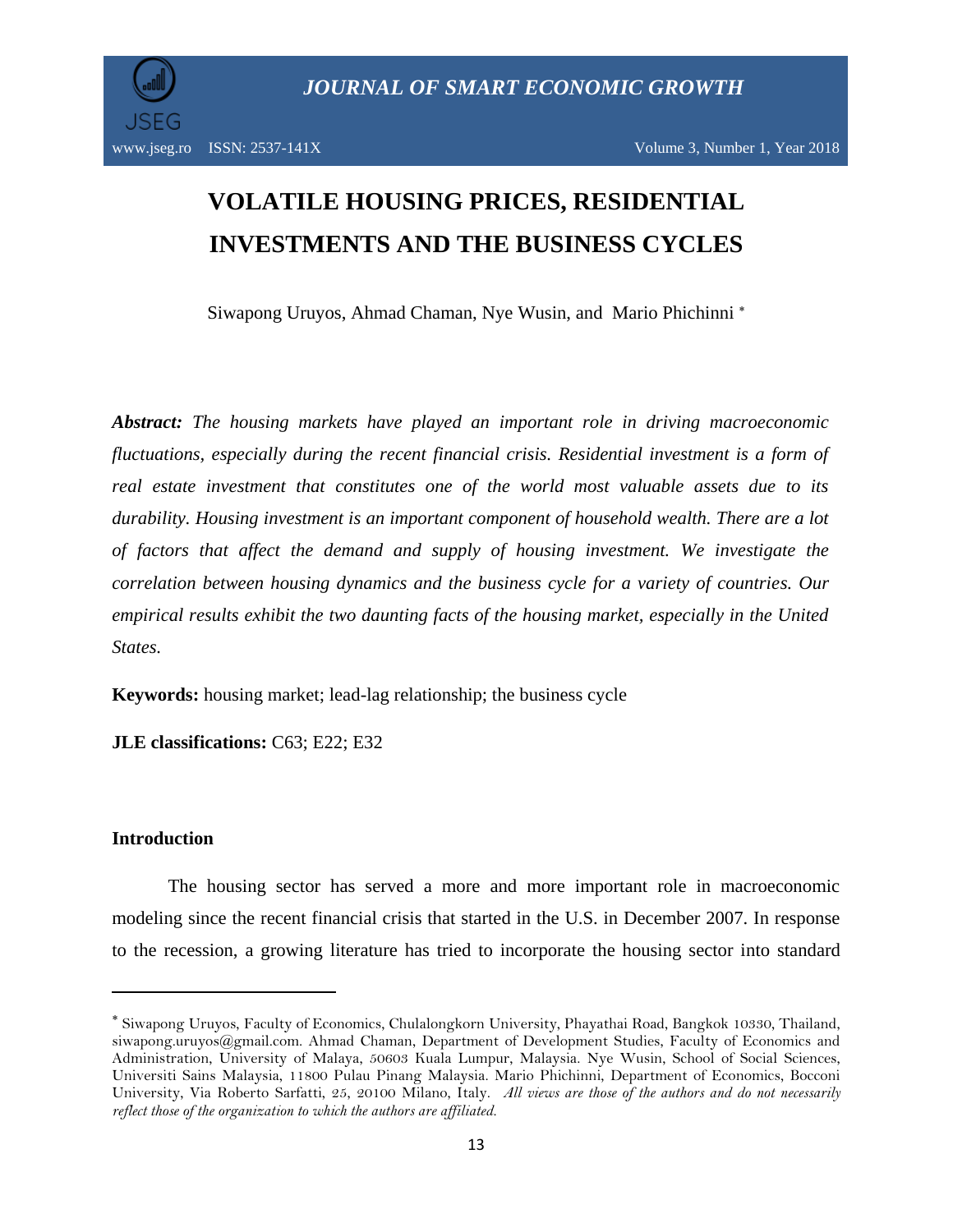

### www.jseg.ro ISSN: 2537-141X Volume 3, Number 1, Year 2018

macroeconomic models to explain stylized facts in the housing market and the business cycle. For instance, Iacoviello (2010) is a recent survey. A non-exhaustive reading list includes Iacoviello (2005), Davis and Heathcote (2007), Iacoviello and Neri (2010), Mian and Sufi (2011), Chaney, Sraer, and Thesmar (2012), Rupert and Wasmer (2012), Liu, Wang, and Zha (2013), Chatterjee and Eyigungor (2015), Burnside, Eichenbaum, and Rebelo (2016), Guo (2017a, 2017b) and Favilukis, Ludvigson, and Nieuwerburgh (2017). However, there are two facts that existing quantitative macroeconomic models have difficulty explaining: house prices are highly volatile and closely correlated with the business cycle, which is at odds with the evidence that rental prices are relatively stable and almost uncorrelated with the business cycle; and residential investment leads the business cycle while nonresidential investment moves contemporaneously with the business cycle.

The main goal of this paper is to present two empirical facts in the housing market and provides guidance for quantitative macroeconomic modeling. Our paper heavily depends on the results in Guo (2017a, 2017b). The modeling framework relies on the critical results in Guo. To incorporate the housing sector into the standard dynamic stochastic general equilibrium (DSGE) model, one usually assumes that firms need a collateral asset to secure their external financing as in Kiyotaki and Moore (1997), and specifies the collateral asset as houses, such as Iacoviello (2005), and Liu, Wang, and Zha (2013) et al. These types of models succeed in explaining either the close correlation between house prices and nonresidential investment or the close correlation between house prices and consumption, but fails in explaining the contrast between the high volatility of house prices and the low volatility of rental prices. Therefore to explain the observed difference between the volatility of house prices and the volatility of rental prices in a DSGE model, in addition to incorporating the financial frictions as in Liu, Wang, and Zha (2013), one should consider other types of mechanism, such as the information frictions in Guo (2017a), into the standard DSGE model for quantitative macroeconomic analysis of housing dynamics.

In the standard DSGE model with financial frictions, houses can be viewed as assets (see Equation (20) in Liu, Wang, and Zha (2013)). If we define the rental prices as the marginal rate of substitution (MRS) between housing consumption and goods consumption, the asset pricing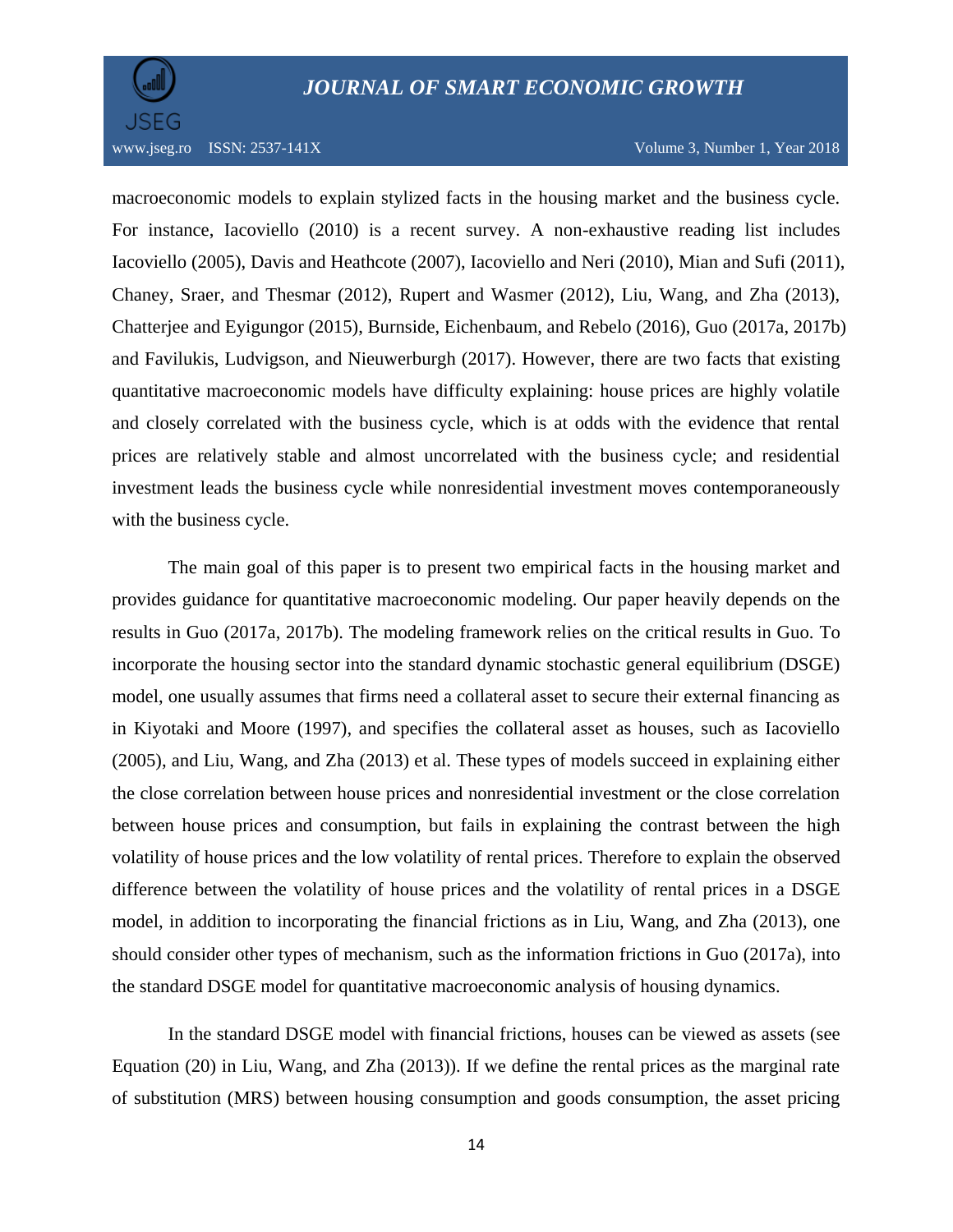## *JOURNAL OF SMART ECONOMIC GROWTH*



www.jseg.ro ISSN: 2537-141X Volume 3, Number 1, Year 2018

theory implies that house prices are determined by the discounted sum of future rents. Withconsumption smoothing, the model predicts that the volatility of house prices is much lower than the volatility of output (see Liu, Wang, and Zha (2013) for a detailed discussion). However, if households have heterogeneous information about the future average MRS between housing consumption and goods consumption, house prices will also be determined by households' expectations of other households' expectations of the future average MRS, households' expectations of other households' expectations of other households' expectations of the future average MRS, and so on. In Guo (2017a), it shows that higher-order expectations of the future average MRS play a potential role in determining the fluctuations of house prices and the disconnect between house prices and the discounted sum of future rents.

The other fact which standard macroeconomic models have difficulty in explaining is the lead-lag relationship between residential investment and nonresidential investment over the business cycle (see Davis, 2010, for a survey). The reason why standard real macroeconomic models have difficulty in explaining the lead-lag relationship is because nonresidential capital produces market consumption and investment goods, whereas residential capital produces only home consumption goods (e.g. Fisher, 2007). The asymmetry in how many goods to substitute away from residential capital provides a strong incentive to substitute away from residential capital toward nonresidential capital after a productivity shock. In our model, with incomplete information firms cannot fully observe the true TFP shocks, so the model generates a dampened response of nonresidential investment to TFP shocks. On the other side, since the amplified response of house prices mainly comes from the rising demand of real estate from households, the response of residential investment to TFP shocks is dampened, but to a smaller degree. In total, the correlation between lead residential investment and nonresidential investment increases, as does the correlation between lead residential investment and output. Our calibration shows that the correlation between lead residential investment and nonresidential investment increases from a negative value to a large positive value.

The remainder of the paper is organized as follows. Section 2 provides empirical evidence about the two facts in the housing market and the business cycle. Section 3 introduces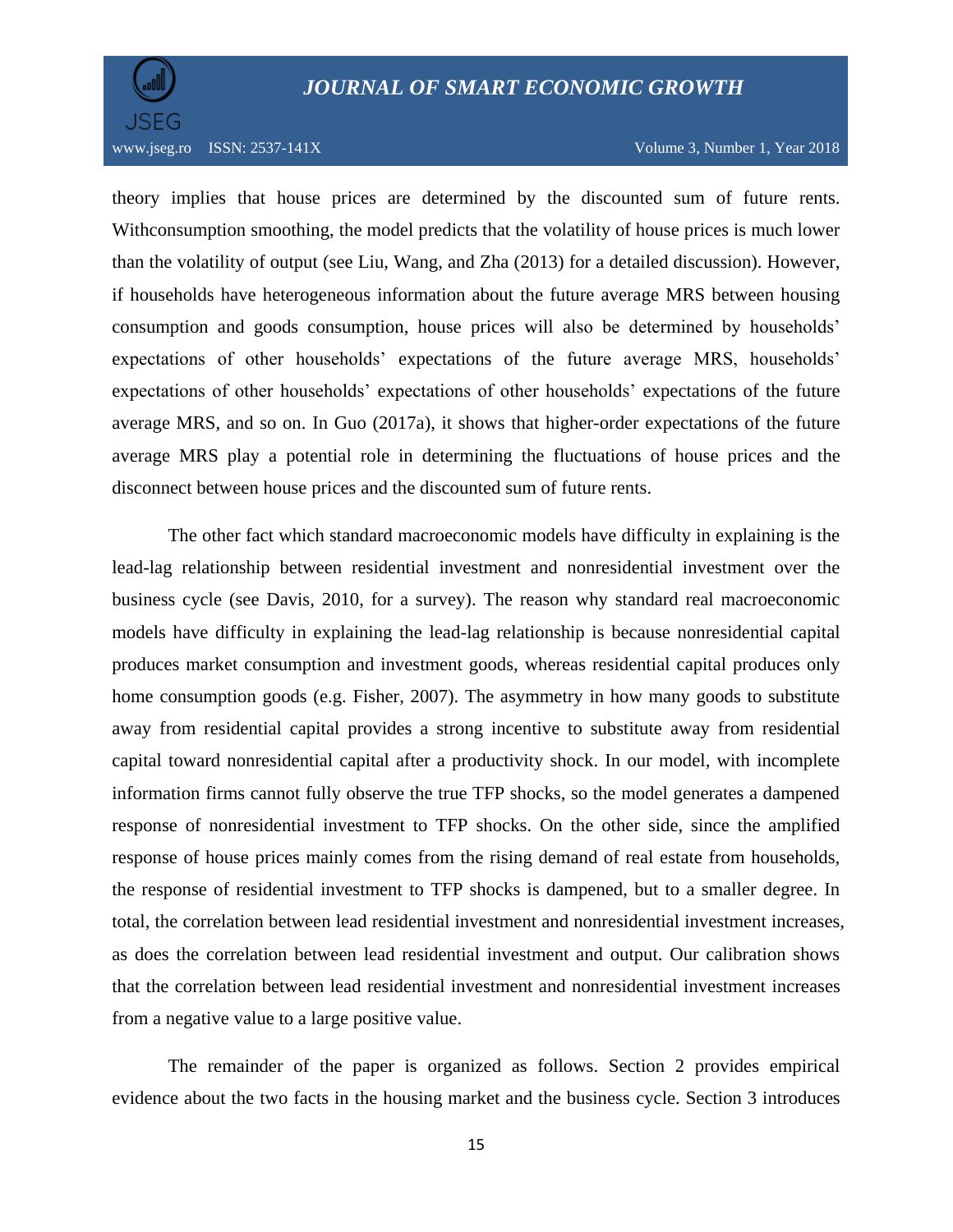

two simple models to analyze the two facts. Section 4 discusses the empirical results of the two models. Finally, section 6 concludes.

## **Empirical Facts in the Housing Market**

Figure 1 illustrates the cyclical components of house prices and rental prices with the business cycle for the United States from 1975Q1 to 2010Q3.We collect the data of output, consumption, residential investment, and nonresidential investment from the St. Louis Fed (all data are log-linearized and filtered using the Hodrick-Prescott filter). House prices are closely correlated with the business cycle and their correlation with U.S. GDP is around 0.52. In contrast, rental prices are almost uncorrelated with the business cycle and their correlation with U.S. GDP is less than 0.06. Furthermore, house prices are much more volatile than output and their standard deviation is around 1.55 times of the standard deviation of output. However, rental prices are much less volatile and their standard deviation is only 0.46 times of the standard deviation of output.



**Figure 1:** Home rents and house prices with the business cycle

Since residential investment and nonresidential investment are much more volatile than output, for illustration purpose we normalized the cyclical components of residential investment,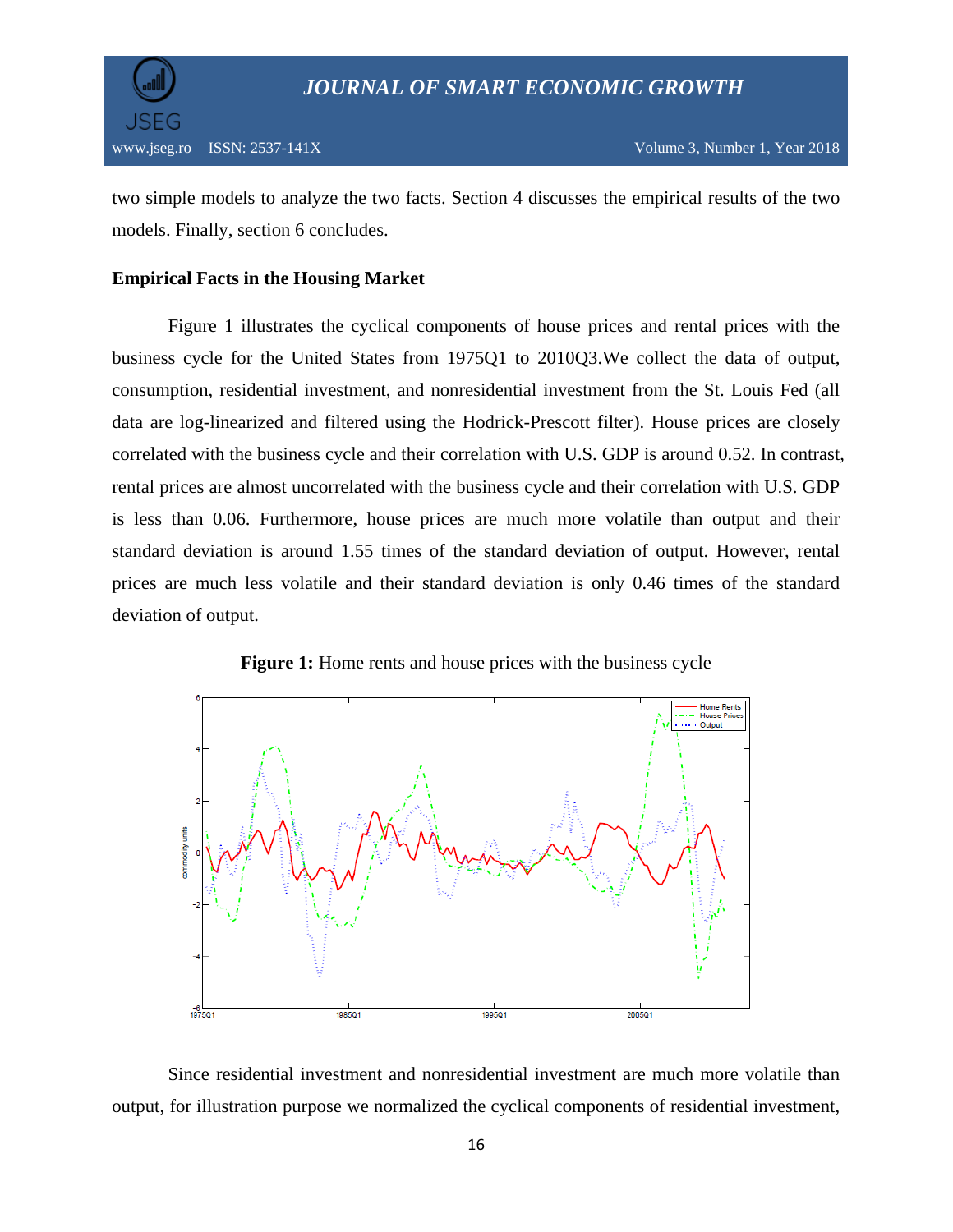## *JOURNAL OF SMART ECONOMIC GROWTH*



nonresidential investment and output. Figure 2 displays the dynamics of residential investment, nonresidential investment and output over the business cycle for the United States from 1975Q1 to 2010Q3. The three components present quite close fluctuations over the business cycle, but residential investment leads the output and nonresidential investment moves contemporaneously with the business cycle.





### **Simple Models for Analyzing Housing Dynamics**

In this section, we empirically present the two facts that existing macroeconomic models have difficulty in explaining: the disconnect between house prices and the discounted sum of future rents; and the lead-lag relationship between residential investment and nonresidential investment. As discussed in Mayer (2011), to investigate the disconnect between house prices and the discounted sum of future rents, there are three alternative approaches commonly used in the literature: the user-cost methodology which compares the present discounted value of future rents with house prices; the construction-cost approach that compares the cost of constructing a new home with house prices; and the affordability approach which compares the ability of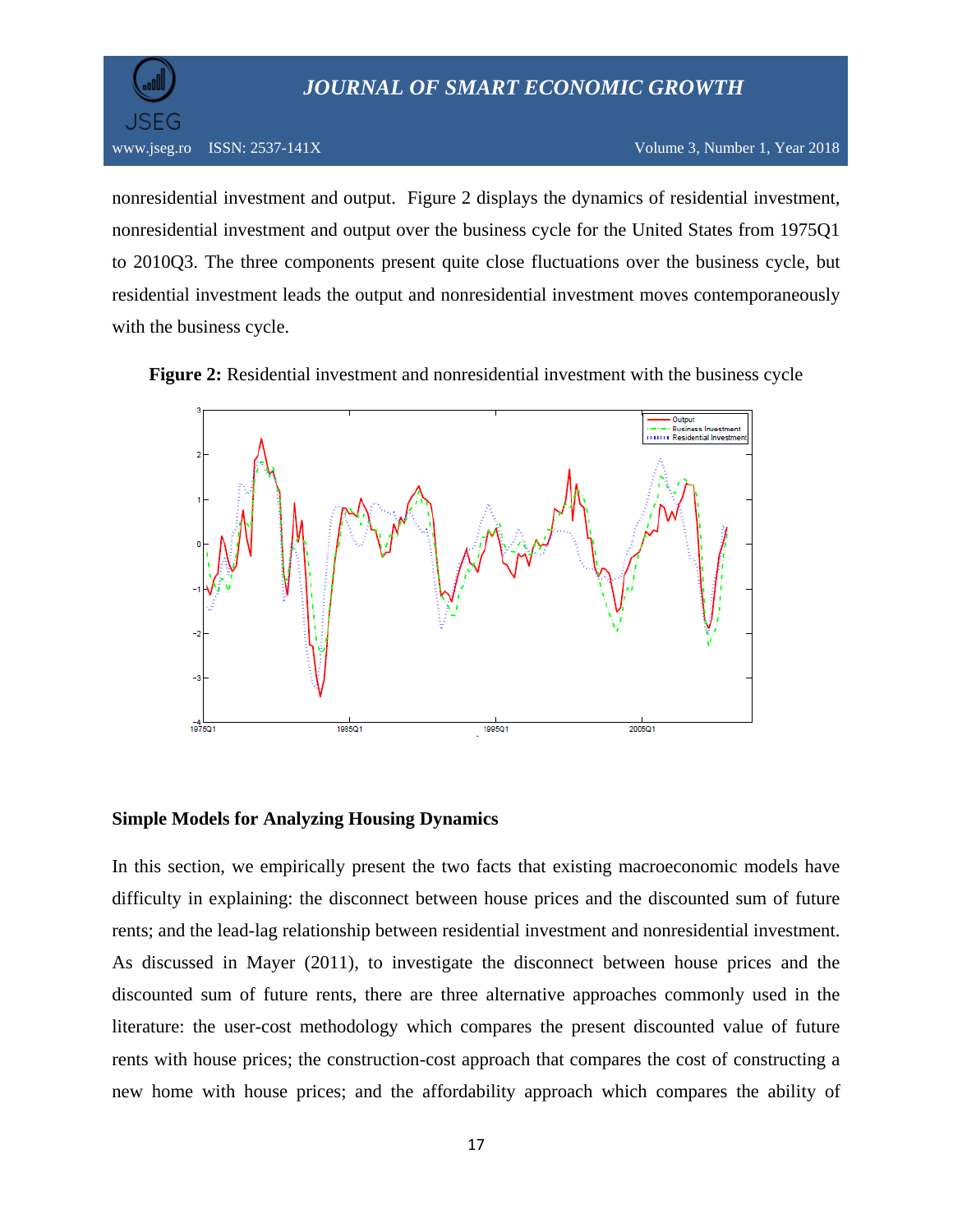JSFG

potential buyers of the house with house prices. In this paper, we consider the user-cost approach for its popularity used in the literature. This approach takes the simple non-arbitrage condition that the rent-price ratio should be equal to the user cost of housing, which is the sum of the aftertax equivalent-risk opportunity cost of capital and the expectation of future house prices appreciation excluding maintenance cost. This implies that the following relationship holds at each point in time:

$$
\frac{R_t}{P_t} = \alpha_0 + \alpha_1 i_t + \alpha_2 \frac{(1 - \delta_h)P_{t+1} - P_t}{P_t} + \varepsilon_t,
$$
\n<sup>(1)</sup>

where  $R_t$  is the rental price for a representative home for one year at time *t*,  $P_t$  is the corresponding purchase price of the same home,  $i_t$  is the opportunity cost of capital,  $\delta_h$  is the home depreciation rate, and  $\varepsilon_t$  is white noise.

The second fact that we want to investigate is the lead-lag relationship between residential investment and nonresidential investment over the business cycle. Let  $I_t^s, I_t$ , and  $Y_t$  denote residential investment, nonresidential investment and output respectively, we first calculate the simple Pearson correlation coefficient:

$$
\rho(I_{t-i}^S, I_{t-j}), \ \rho(I_{t-i}^S, Y_{t-j}) \text{ and } \rho(Y_{t-i}, I_{t-j}),
$$
\n(2)

where *i* and *j* are time lags.

To further investigate the causality effect between residential and nonresidential investment, we conduct a bivariate vector autoregression (VAR) with a Granger-causality test for these two types of investment. To apply the Granger-causality test, we first test whether the two series have a unit-root process by the Dickey-Fuller test. If the two series are of I(1), we further test whether the two are co-integrated. If we cannot detect a cointegration relationship between the two series, the following formulation is used in testing the null hypotheses:

$$
\begin{cases} \Delta I_t^s = \alpha_0 + \sum_{i=1}^k \alpha_{1i} \, \Delta I_{t-1}^s + \sum_{i=1}^k \alpha_{2i} \, \Delta I_{t-i} + \varepsilon_{1t} \\ \Delta I_t = \beta_0 + \sum_{i=1}^k \beta_{1i} \, \Delta I_{t-1}^s + \sum_{i=1}^k \beta_{2i} \, \Delta I_{t-i} + \varepsilon_{1t} \end{cases} \tag{3}
$$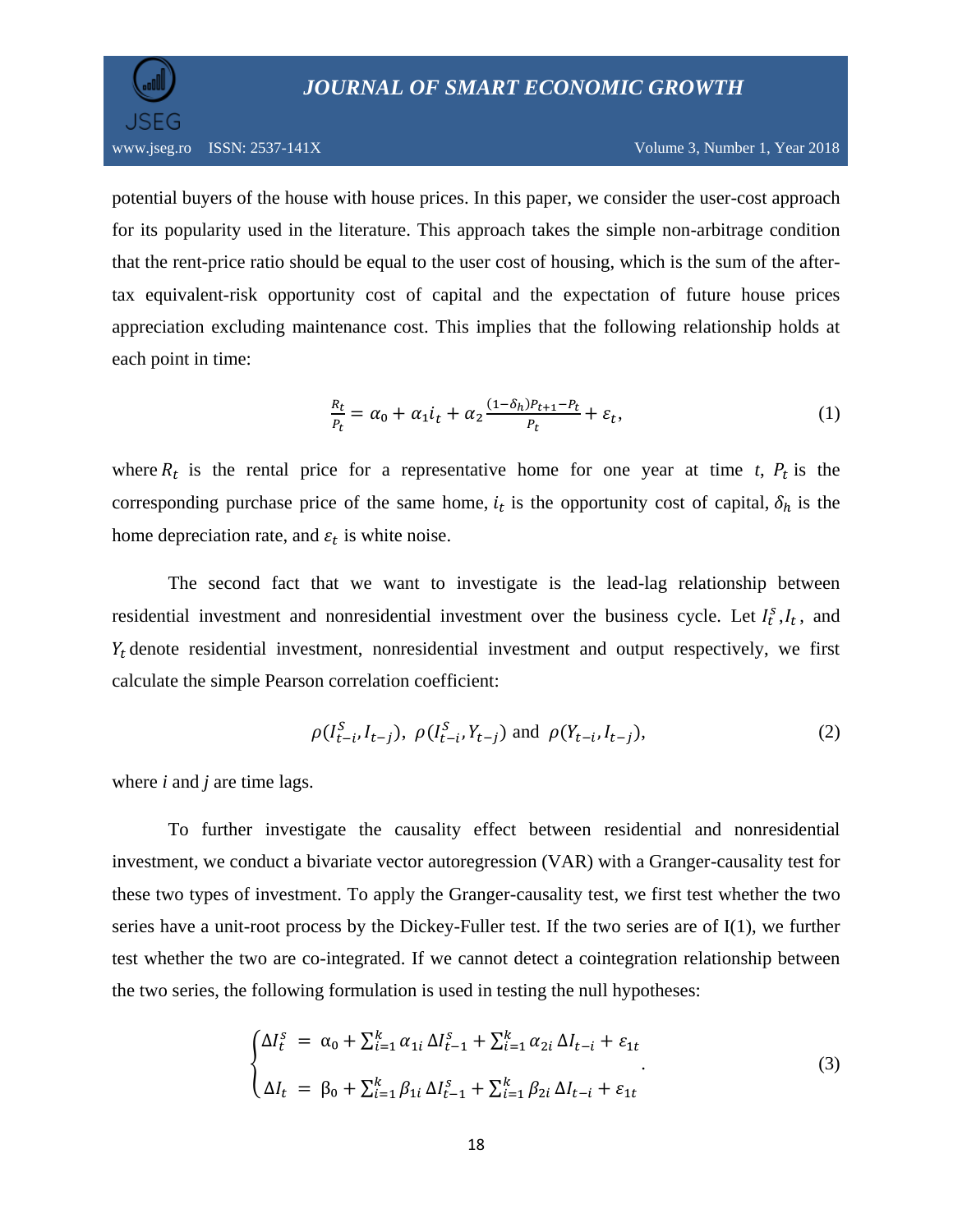JSEG

Failing to reject the H<sub>0</sub>:  $\alpha_{21} = \alpha_{22} = \cdots = \alpha_{2k} = 0$  implies that nonresidential investment does not Granger cause residential investment. Likewise, failing to reject H<sub>0</sub>:  $\beta_{11} = \beta_{12} = \cdots = \beta_{1k}$ 0 implies that residential investment does not Granger cause nonresidential investment. If the series are cointegrated, we need to incorporate an error correction term in testing the null hypotheses:

$$
\begin{cases} \Delta I_t^s = \alpha_0 + \delta_1 (I_t^s - \lambda I_t) + \sum_{i=1}^k \alpha_{1i} \, \Delta I_{t-i}^s + \sum_{i=1}^k \alpha_{2i} \, \Delta I_{t-i} + \varepsilon_{1t} \\ \Delta I_t = \beta_0 + \delta_2 (I_t^s - \lambda I_t) + \sum_{i=1}^k \beta_{1i} \, \Delta I_{t-i}^s + \sum_{i=1}^k \beta_{2i} \, \Delta I_{t-i} + \varepsilon_{2t} \end{cases} \tag{4}
$$

in which  $\delta_1$  and  $\delta_2$  denote speeds of adjustment. Failing to reject the H<sub>0</sub>:  $\alpha_{21} = \alpha_{22} = \cdots =$  $\alpha_{2k} = 0$  and  $\delta_1 = 0$  implies that nonresidential investment does not Granger cause residential investment. Likewise, failing to reject H<sub>0</sub>:  $\beta_{11} = \beta_{12} = \cdots = \beta_{1k} = 0$  and  $\delta_2 = 0$  implies that residential investment does not Granger cause nonresidential investment.

## **Model Results**

We collect house prices and rent data from 1960Q1 to 2010Q3 from the Federal Housing Finance Agency (FHFA) home price index, and use the data with the same period from the Case-Shiller-Weiss (CSW) home price index as a robustness check. The FHFA series is well-known for its broad geographic coverage, but it covers only conventional mortgages. On the other hand, the CSW series covers both conventional and unconventional mortgages (see Davis and Heathcote (2007) for a detailed description of the data set). By assuming that the risk premium of house price fluctuations is constant, we take the federal funds rate to approximate the opportunity cost of capital. To introduce maintenance costs, we assume that houses depreciate at a constant rate  $\delta_h$ =0.01 as in Iacoviello and Neri (2010). Table 1 presents the regression results of Equation (1). The results show that appreciation in house prices has almost no explanatory power in the fluctuations of the rent-price ratio. One percent increases in house prices predict around 0.09 increases in rent-price ratio for the FHFA series, and around 0.02 increases for the CSW series. The null hypothesis  $\alpha_2=1$  is rejected at any significance level for both of the two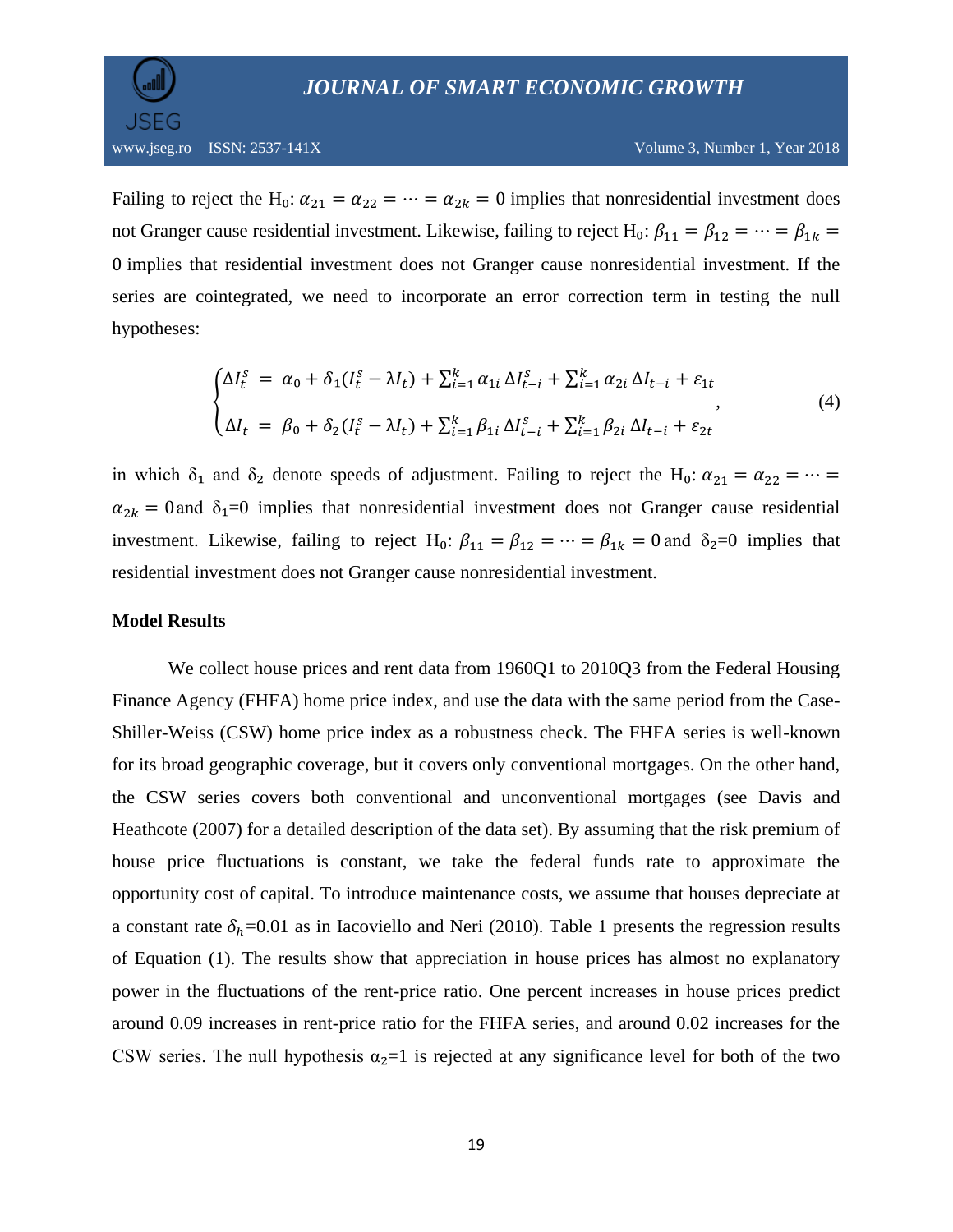data sets. Thus, the regression results confirm the disconnect between house prices and the discounted sum of future rents.

|                                    | $\alpha_0$ | $\alpha_1$  | $\alpha$   |
|------------------------------------|------------|-------------|------------|
| The FHFA series $0.0449**$         |            | $0.0022***$ | $0.0899**$ |
| The CSW series $0.0439**$ 0.0024** |            |             | $0.0191**$ |
|                                    |            |             |            |

Table 1: House price appreciation and rental prices

\*\* indicates rejection at 1% significance level.

The literature in home production has demonstrated that residential investment leads the business cycle and nonresidential investment lags the business cycle for the U.S. economy. However, Kydland, Rupert, and Šustek (2016) empirically show that the lead-lag relationship in the developed countries only holds for the two Western-Hemishpere countries: USA and Canada, and in other developed economies there is no such a clear feature of the lead-lag relationship between either residential investment or nonresidential investment and the business cycle. We reconsider the fact and calculate the correlations among the lead (lag) residential investment, the lead (lag) business investment, and the lead (lag) output as in Equation (2) for the following countries and periods: Austria (1988Q1-2012Q2), Finland (1975Q1-2012Q2), France (1978Q1- 2012Q2), Netherlands (1988Q1-2012Q2), the U.K. (1970Q1-2012Q2), the EU (1988Q1- 2012Q2), Australia (1959Q3-2012Q2), Canada (1981Q1-2012Q2), and the U.S. (1960Q1- 2012Q2).The EU is aggregated by the five following countries: Austria, Finland, France, Netherlands, and the U.K.. We collect the data for the European countries from the Eurostat, for Canada from the OECD, for Australia from Australian Bureau of Statistics, and for the U.S. from the St. Louis Fed, and all the data are logged and Hodrick-Prescott filtered. In Table 2, our main results confirm the leading (lagged) role of residential (nonresidential) investment over the business cycle in the U.S. and Canada. In other developed countries, there is no clear order among the second moments except Finland, which also shares this feature to some extent. One interesting thing in our calculation is that if we aggregate the five countries in the Europe together, the aggregate will also somewhat perform like the U.S. and Canada.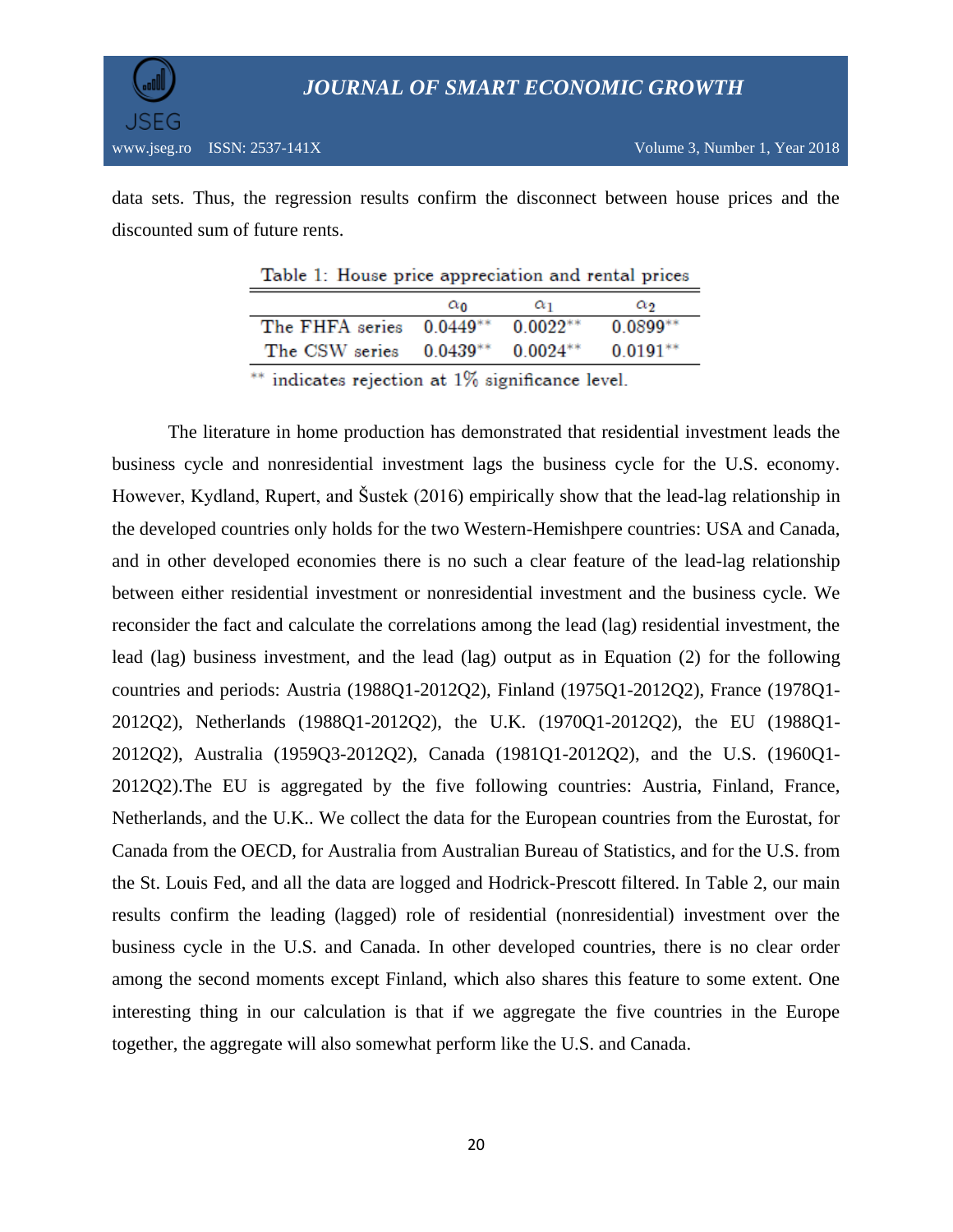

| Table 2: Second Moments - Empirical lead-lag correlations |          |       |              |                      |          |       |       |            |       |
|-----------------------------------------------------------|----------|-------|--------------|----------------------|----------|-------|-------|------------|-------|
|                                                           | Austria  | FIN   | $_{\rm FRA}$ | $\operatorname{NET}$ | UK       | ΕU    | AUS   | <b>CAN</b> | US    |
| $\rho(I_{t-1}^s, I_t)$                                    | $-0.359$ | 0.453 | 0.576        | 0.227                | 0.210    | 0.301 | 0.355 | 0.398      | 0.503 |
| $\rho(I_t^s,I_t)$                                         | $-0.268$ | 0.378 | 0.618        | 0.567                | 0.094    | 0.288 | 0.267 | 0.228      | 0.289 |
| $\rho(I_{t+1}^s, I_t)$                                    | $-0.161$ | 0.202 | 0.448        | 0.138                | $-0.029$ | 0.182 | 0.137 | 0.018      | 0.021 |
| $\rho(I_{t-1}^s, Y_t)$                                    | 0.047    | 0.669 | 0.540        | 0.378                | 0.467    | 0.722 | 0.519 | 0.640      | 0.689 |
| $\rho(I_t^s, Y_t)$                                        | 0.029    | 0.668 | 0.595        | 0.489                | 0.513    | 0.715 | 0.578 | 0.580      | 0.571 |
| $\rho(I_{t+1}^s, Y_t)$                                    | 0.019    | 0.560 | 0.604        | 0.463                | 0.454    | 0.618 | 0.503 | 0.378      | 0.345 |
| $\rho(I_{t-1}, Y_t)$                                      | 0.381    | 0.452 | 0.082        | 0.416                | $-0.063$ | 0495  | 0.335 | 0.491      | 0.498 |
| $\rho(I_t, Y_t)$                                          | 0.473    | 0.653 | 0.186        | 0.584                | 0.007    | 0.596 | 0.479 | 0.662      | 0.724 |
| $\rho(I_{t+1}, Y_t)$                                      | 0.484    | 0.737 | 0.261        | 0.610                | 0.089    | 0.621 | 0.510 | 0.745      | 0.797 |

 $I_t^s$ ,  $I_t$ , and  $Y_t$ denote residential investment, nonresidential investment and output respectively.

The data we use in testing Equation (3) or (4) are the same as in Table 2. However, we conduct the Granger-causality test for the period from 1984Q1 to 2005Q4 in the U.S. as a robustness check to avoid the potential problem of structural changes, since this period is wellknown for its low volatility of the business cycle in contrast to other periods. The lag parameter *k* is selected by the Akaike information criterion (AIC). Table 3 shows the fact that in the U.S. and Canada residential investment Granger causes nonresidential investment and nonresidential investment does not Granger cause residential investment. This fact is very clear in Canada, but in the U.S., we can reject the null hypothesis that residential investment does not Granger cause nonresidential investment at any significance level, whereas we cannot reject the null hypothesis that nonresidential investment does not Granger cause residential investment for the period from 1984Q1 to 2005Q4 at 5% significance level, and for the period from 1960Q1 to 2010Q3 at 1% significance level. In other developed countries, there is no such feature similar as in the U.S. and Canada, except in Australia and the U.K. In contrast to the lead-lag relationship that the European aggregate shares with the U.S. and Canada, we cannot see such a similarity for the Granger causality of the two types of investment between the two regions.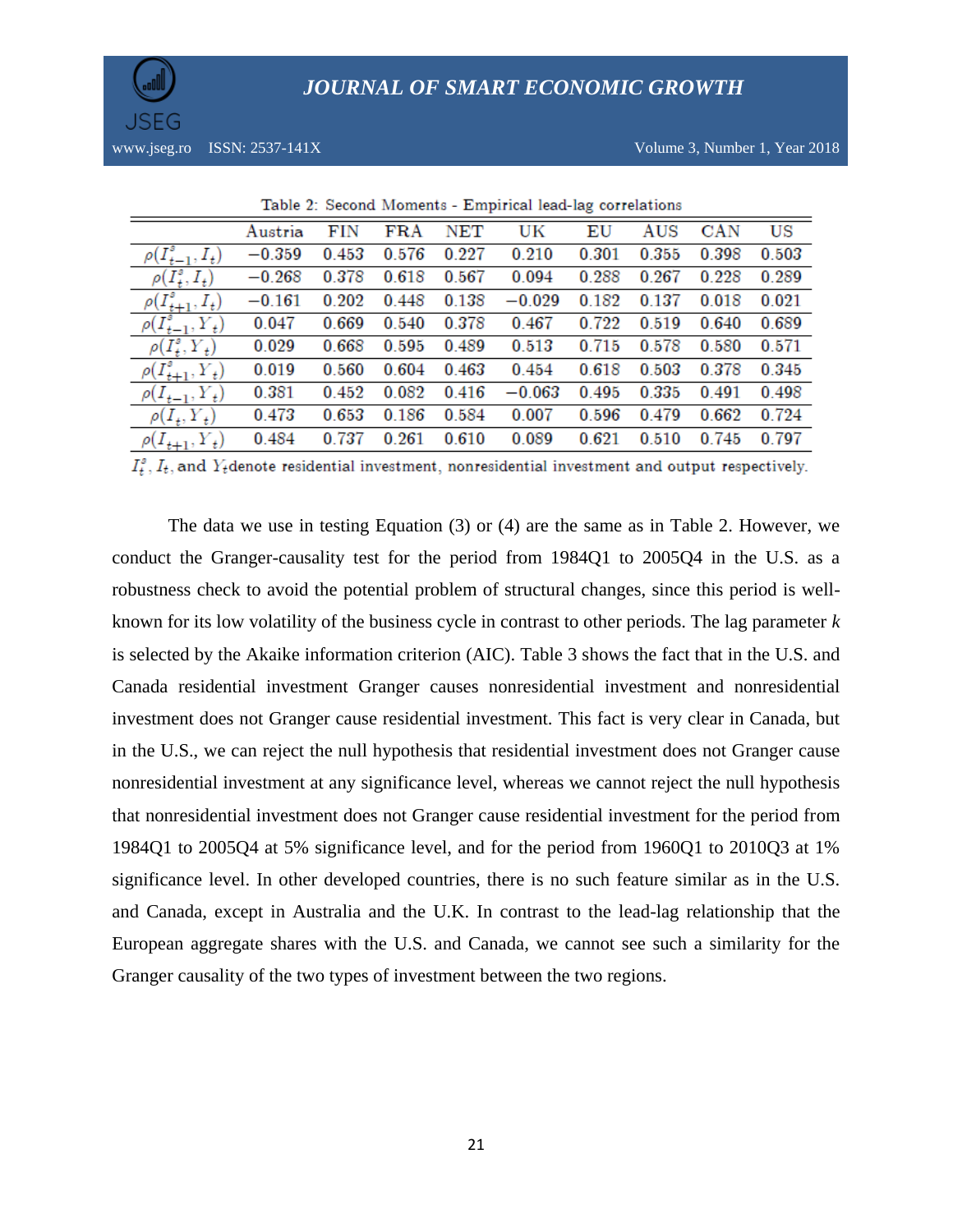

www.jseg.ro ISSN: 2537-141X Volume 3, Number 1, Year 2018

| Table 3: The causality test between residential and business investments |                  |                             |           |                             |           |  |
|--------------------------------------------------------------------------|------------------|-----------------------------|-----------|-----------------------------|-----------|--|
| Country                                                                  |                  | $I_t^s \longrightarrow I_t$ |           | $I_t \longrightarrow I_t^s$ |           |  |
|                                                                          |                  | Lag $\chi^2$ Value          | $p$ Value | $\chi^2$ Value              | $p$ Value |  |
| Austria                                                                  | 4                | 4.120                       | 0.390     | 8.199                       | 0.085     |  |
| Finland                                                                  | 6                | 13.63                       | 0.034     | 12.318                      | 0.055     |  |
| France                                                                   | 6                | 116.52                      | 0.000     | 99.495                      | 0.000     |  |
| Netherlands                                                              | 4                | 5.311                       | 0.257     | 7.454                       | 0.114     |  |
| UK                                                                       | $\boldsymbol{2}$ | 8.121                       | 0.017     | 5.052                       | 0.080     |  |
| Euro                                                                     | 2                | 2.331                       | 0.312     | 5.874                       | 0.061     |  |
| Australia                                                                | 4                | 22.649                      | 0.000     | 5.303                       | 0.258     |  |
| Canada                                                                   | 2                | 10.190                      | 0.006     | 5.611                       | 0.060     |  |
| USA (1960Q1~2012Q2)                                                      | 4                | 181.9                       | 0.000     | 13.8                        | 0.014     |  |
| USA (1984Q1~2005Q4)                                                      | 2                | 158.8                       | 0.000     | 5.1                         | 0.076     |  |

## **Conclude**

The recent standard quantitative business cycle models with financial frictions succeed in explaining the close correlations among house prices, consumption, and investment. However, the models cannot explain two facts: the disconnect between house prices and rental prices, and the lead-lag relationship between residential investment and nonresidential investment. In this paper, we test the two facts using data from a variety of countries. Our results confirm the two daunting facts faced by most of the macroeconomic modelers: (i) house prices are highly volatile and closely correlated with the business cycle, which is at odds with the evidence that rental prices are relatively stable and almost uncorrelated with the business cycle; and (ii) residential investment leads the business cycle while nonresidential investment moves contemporaneously with the business cycle. Guo (2017a) presents a potential framework by introducing information heterogeneity into a standard real business cycle model with real estate production and financial frictions to explain the two facts. By assuming that agents are rationally confused about the sources of shocks, the model generates an amplified response of house prices to technology shocks, which explain the disconnect puzzle. Since the amplified response mainly comes from the rising demand of real estate from households, the model also partially explains the lead-lag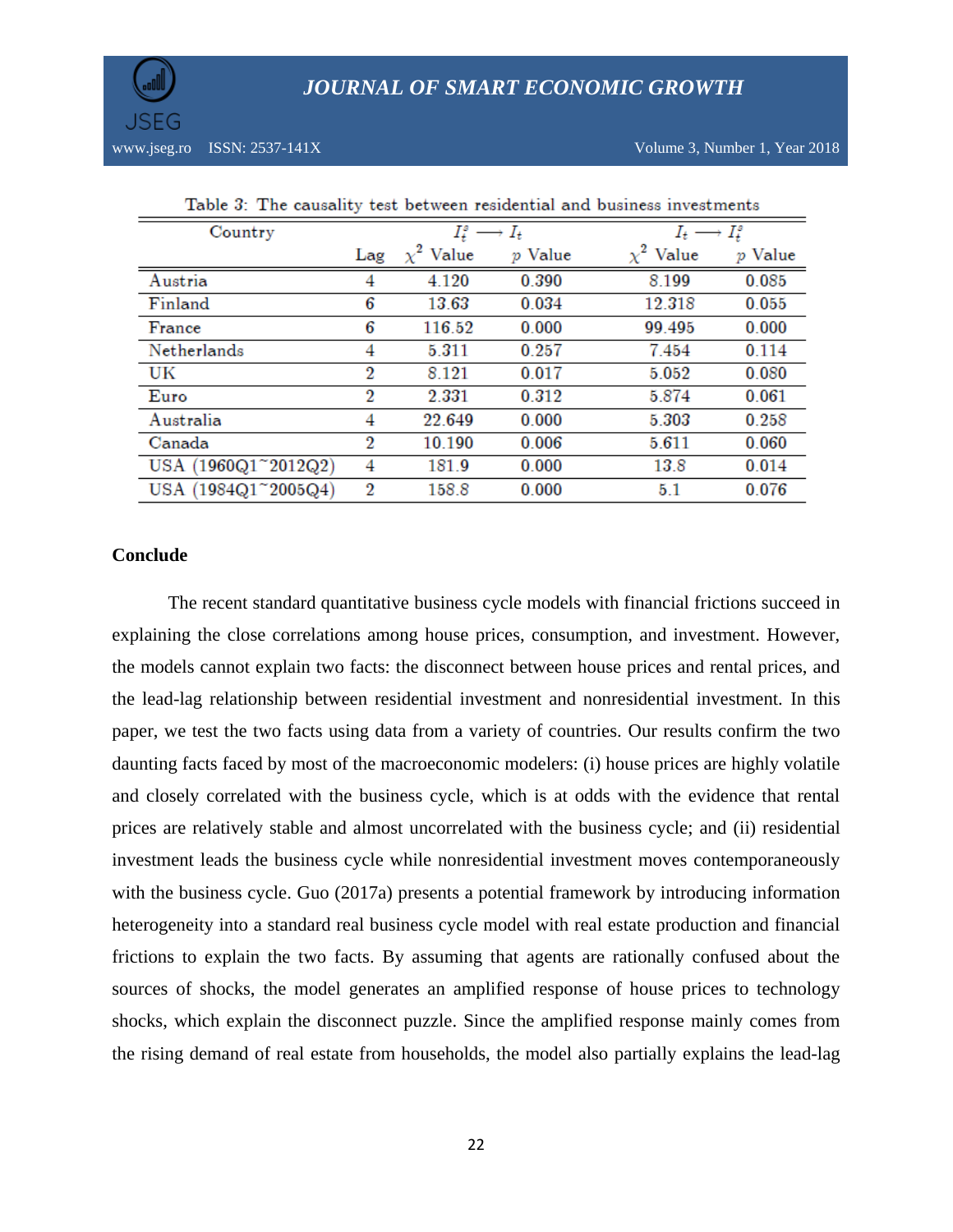

relationship between residential investment and nonresidential investment. How to rigorously calibrate the model parameters is left for future research.

## **References**

Burnside, Craig, Martin Eichenbaum, and Sergio Rebelo, 2016. "Understanding booms and busts in housing markets." Journal of Political Economy, 124, pp. 1088-1147.

Chaney, Thomas, David Sraer, and David Thesmar, 2012. "The collateral channel: how real estate shocks affect corporate investment." American Economic Review, 102, pp. 2381-2409.

Chatterjee, Satyajit, and BurcuEyigungor, 2011. "A quantitative analysis of the US housing and mortgage markets and the foreclosure crisis." Review of Economic Dynamics, 18, pp. 165-184.

Davis, Morrs A., 2010. "Housing and the business cycle." New Palgrave Dictionary of Economics Online, edited by S. Durlauf and L.Blume.

Davis, Morris A., and Jonathan Heathcote, 2007. "The price and quantity of residential land in the United States." Journal of Monetary Economics, 54, pp. 2595-2620.

Favilukis, Jack, Sydney C. Ludvigson, and Stijn Van Nieuwerburgh, 2017. "The macroeconomic effects of housing wealth, housing finance, and the limited risk-sharing in general equilibrium." Journal of Political Economy, 125, pp. 140-223.

Fisher, Jonas D., 2007. "Why does household investment lead business investment over the business cycle?" Journal of Political Economy, 115, pp. 141-168.

Guo, Zi-Yi, 2017a. "Information heterogeneity, housing dynamics and the business cycle." Economics – Discussion Papers.

Guo, Zi-Yi, 2017b. "Housing Dynamics, Empirical Facts and the Business Cycle", Global Conference on Business and Finance Proceedings, vol. 12, no. 2, pp. 46-53;

Iacoviello, Matteo, 2005. "House prices, borrowing constraints, and monetary policy in the business cycle." American Economic Review, 95, pp. 739-764.